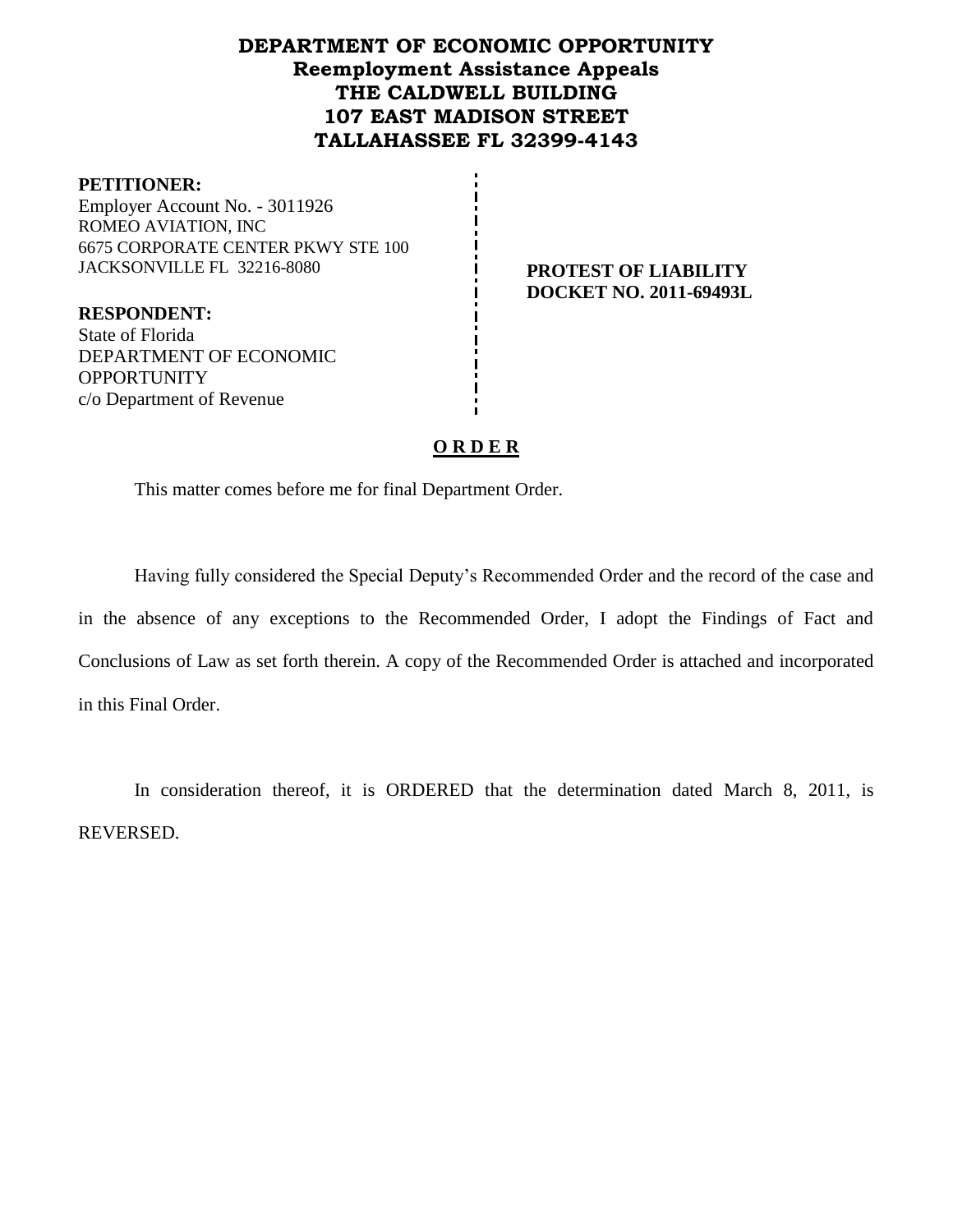#### **JUDICIAL REVIEW**

Any request for judicial review must be initiated within 30 days of the date the Order was filed. Judicial review is commenced by filing one copy of a *Notice of Appeal* with the DEPARTMENT OF ECONOMIC OPPORTUNITY at the address shown at the top of this Order and a second copy, with filing fees prescribed by law, with the appropriate District Court of Appeal. It is the responsibility of the party appealing to the Court to prepare a transcript of the record. If no court reporter was at the hearing, the transcript must be prepared from a copy of the Special Deputy's hearing recording, which may be requested from the Office of Appeals.

Cualquier solicitud para revisión judicial debe ser iniciada dentro de los 30 días a partir de la fecha en que la Orden fue registrada. La revisión judicial se comienza al registrar una copia de un *Aviso de Apelación* con la Agencia para la Innovación de la Fuerza Laboral [*DEPARTMENT OF ECONOMIC OPPORTUNITY]* en la dirección que aparece en la parte superior de este *Orden* y una segunda copia, con los honorarios de registro prescritos por la ley, con el Tribunal Distrital de Apelaciones pertinente. Es la responsabilidad de la parte apelando al tribunal la de preparar una transcripción del registro. Si en la audiencia no se encontraba ningún estenógrafo registrado en los tribunales, la transcripción debe ser preparada de una copia de la grabación de la audiencia del Delegado Especial [*Special Deputy*], la cual puede ser solicitada de la Oficina de Apelaciones.

Nenpòt demann pou yon revizyon jiridik fèt pou l kòmanse lan yon peryòd 30 jou apati de dat ke Lòd la te depoze a. Revizyon jiridik la kòmanse avèk depo yon kopi yon *Avi Dapèl* ki voye bay DEPARTMENT OF ECONOMIC OPPORTUNITY lan nan adrès ki parèt pi wo a, lan tèt *Lòd* sa a e yon dezyèm kopi, avèk frè depo ki preskri pa lalwa, bay Kou Dapèl Distrik apwopriye a. Se responsabilite pati k ap prezante apèl la bay Tribinal la pou l prepare yon kopi dosye a. Si pa te gen yon stenograf lan seyans lan, kopi a fèt pou l prepare apati de kopi anrejistreman seyans lan ke Adjwen Spesyal la te fè a, e ke w ka mande Biwo Dapèl la voye pou ou.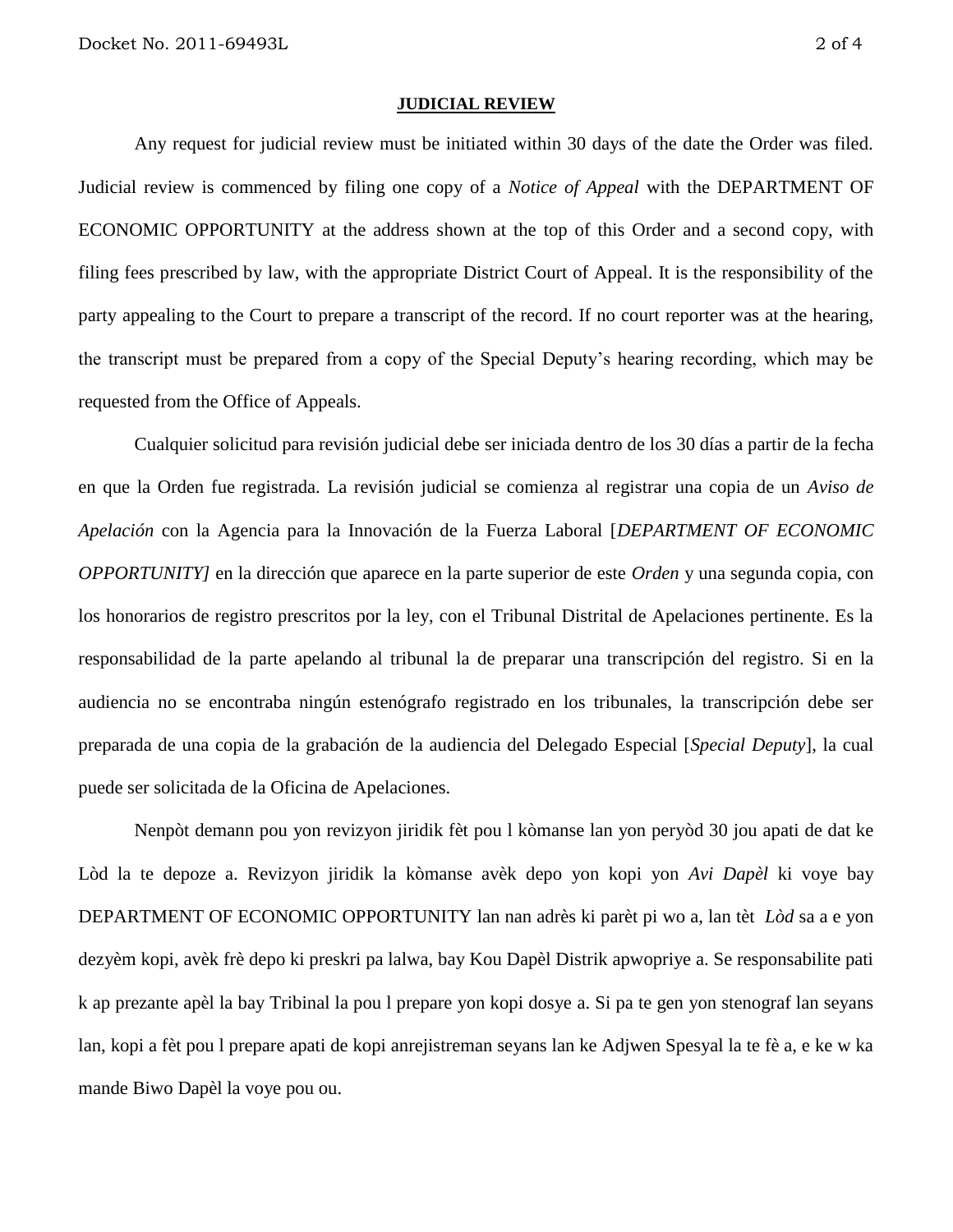DONE and ORDERED at Tallahassee, Florida, this \_\_\_\_\_\_\_ day of October, 2012.



Altemese Smith, Assistant Director, Reemployment Assistance Services DEPARTMENT OF ECONOMIC OPPORTUNITY

FILED ON THIS DATE PURSUANT TO § 120.52, FLORIDA STATUTES, WITH THE DESIGNATED DEPARTMENT CLERK, RECEIPT OF WHICH IS HEREBY ACKNOWLEDGED.

 $\overline{\phantom{a}}$  ,  $\overline{\phantom{a}}$  ,  $\overline{\phantom{a}}$  ,  $\overline{\phantom{a}}$  ,  $\overline{\phantom{a}}$  ,  $\overline{\phantom{a}}$  ,  $\overline{\phantom{a}}$  ,  $\overline{\phantom{a}}$ DEPUTY CLERK DATE

## **CERTIFICATE OF SERVICE**

**I HEREBY CERTIFY that true and correct copies of the foregoing Final Order have been furnished to the persons listed below in the manner described, on the \_\_\_\_\_\_\_ day of October, 2012**.

Shenux D.F

SHANEDRA Y. BARNES, Special Deputy Clerk DEPARTMENT OF ECONOMIC **OPPORTUNITY** Reemployment Assistance Appeals 107 EAST MADISON STREET TALLAHASSEE FL 32399-4143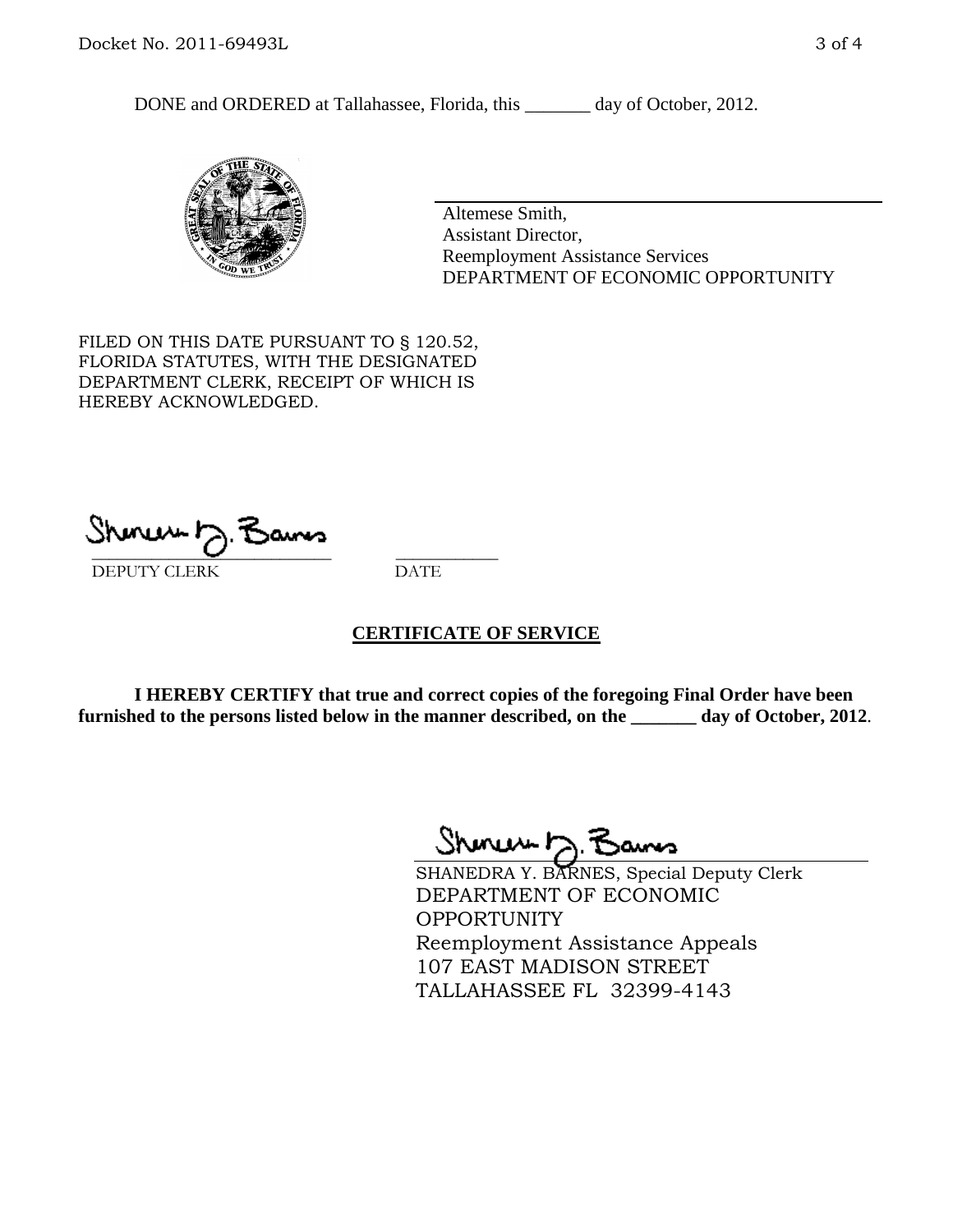Docket No. 2011-69493L 4 of 4

By U.S. Mail:

ROMEO AVIATION, INC 6675 CORPORATE CENTER PKWY STE 100 JACKSONVILLE FL 32216-8080

#### TIMOTHY WADSWORTH 1477 LINDSEY CROSSING DRIVE JACKSONVILLE FL 32218 DEPARTMENT OF REVENUE

ATTN: VANDA RAGANS - CCOC #1-4857 5050 WEST TENNESSEE STREET TALLAHASSEE FL 32399

DOR BLOCKED CLAIMS UNIT ATTENTION MYRA TAYLOR P O BOX 6417 TALLAHASSEE FL 32314-6417

GRAY ROBINSON ATTORNEY AT LAW ATTN: WILLIAM ANDREWS 50 NORTH LAURA STREET SUITE 1100 JACKS0NVILLE FL 32202

State of Florida DEPARTMENT OF ECONOMIC OPPORTUNITY c/o Department of Revenue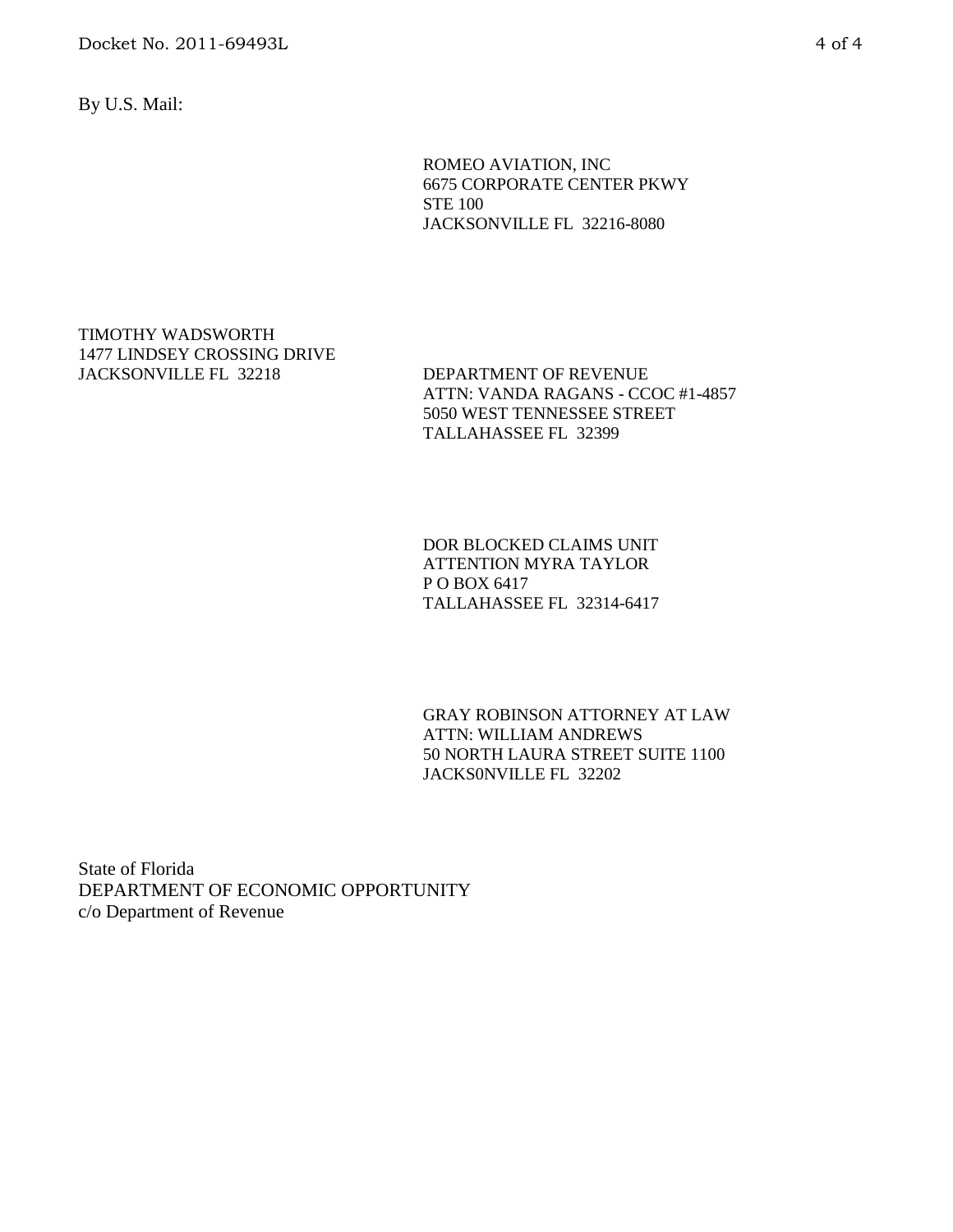## **DEPARTMENT OF ECONOMIC OPPORTUNITY Reemployment Assistance Appeals**

MSC 347 CALDWELL BUILDING 107 EAST MADISON STREET TALLAHASSEE FL 32399-4143

#### **PETITIONER:**

Employer Account No. - 3011926 ROMEO AVIATION, INC 6675 CORPORATE CENTER PKWY STE 100 JACKSONVILLE FL 32216-8080

> **PROTEST OF LIABILITY DOCKET NO. 2011-69493L**

**RESPONDENT:** State of Florida DEPARTMENT OF ECONOMIC **OPPORTUNITY** c/o Department of Revenue

# **RECOMMENDED ORDER OF SPECIAL DEPUTY**

TO: Assistant Director, Interim Executive Director, Reemployment Assistance Services DEPARTMENT OF ECONOMIC OPPORTUNITY

This matter comes before the undersigned Special Deputy pursuant to the Petitioner's protest of the Respondent's determination dated March 8, 2011.

After due notice to the parties, a telephone hearing was held on August 15, 2012. The Petitioner's attorney appeared at the hearing and called a shareholder as a witness. The Joined Party appeared and testified on his own behalf. A tax specialist II appeared and testified on behalf of the respondent.

The record of the case, including the recording of the hearing and any exhibits submitted in evidence, is herewith transmitted. Proposed Findings of Fact and Conclusions of Law were not received.

## **Issue:**

Whether services performed for the Petitioner by the Joined Party constitute insured employment, and if so, the effective date of liability, pursuant to Section 443.036(19), 443.036(21); 443.1216, Florida Statutes.

Whether the Petitioner meets liability requirements for Florida reemployment assistance contributions, and if so, the effective date of liability, pursuant to Sections 443.036(19); 443.036(21), Florida Statutes. **Findings of Fact:**

- 1. The Petitioner is a corporation created in 2005 for the purpose of owning an aircraft and creating a liability shield.
- 2. The Joined Party provided services as a pilot and flight trainer from 2007 through 2010.
- 3. The Joined Party was allowed to work for a competitor.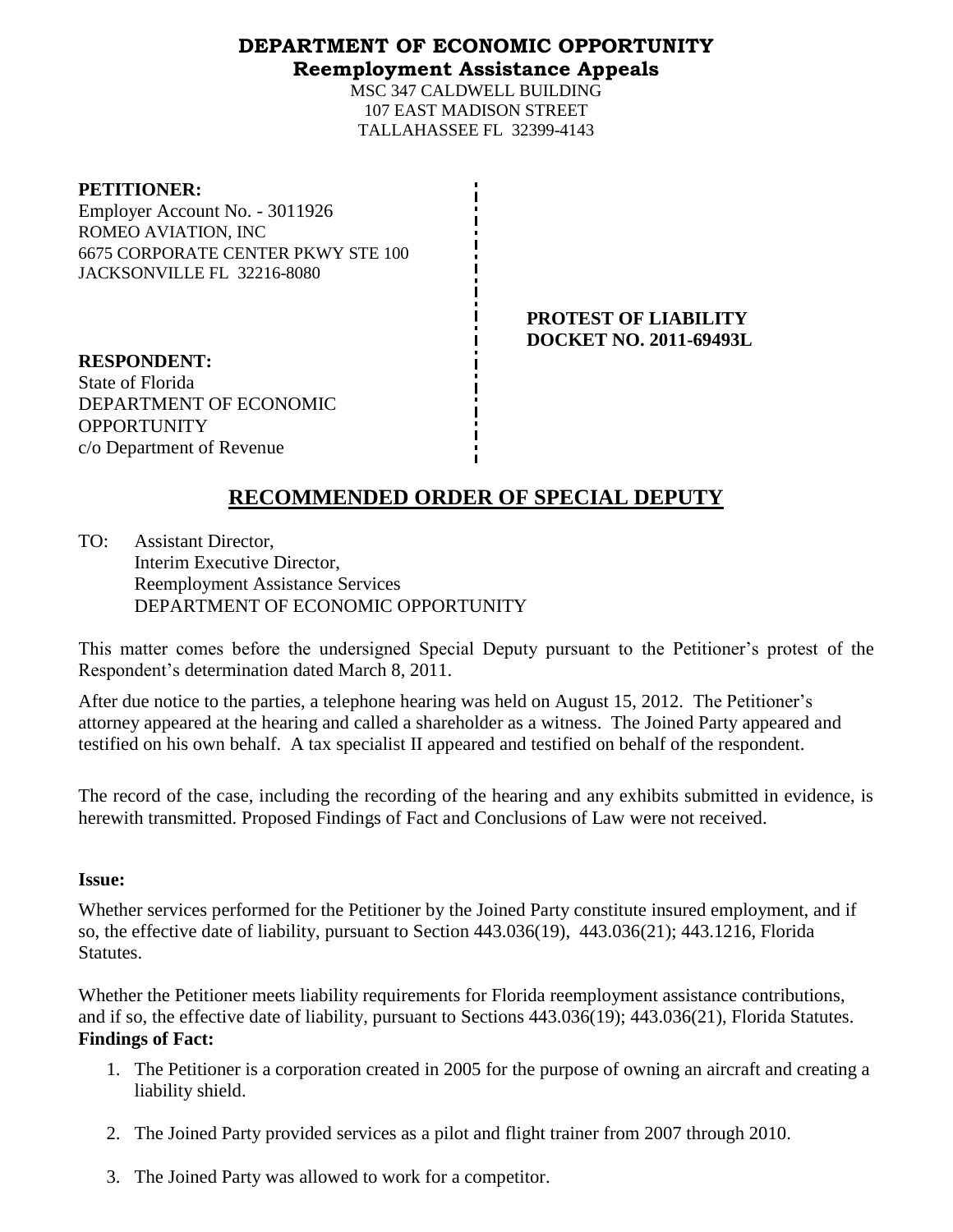- 4. The Joined Party was an instructor for another company. The Joined Party agreed to continue training the Petitioner.
- 5. The Joined Party was a Certified Flight Instructor.
- 6. The Petitioner would contact the Joined Party to arrange time to fly. The flights arranged by the Petitioner included training as well as vacations and other travel flights. The Joined Party could refuse work.
- 7. The Joined Party determined the flight route for any given flight.

## **Conclusions of Law:**

- 8. The issue in this case, whether services performed for the Petitioner constitute employment subject to the Florida Unemployment Compensation Law, is governed by Chapter 443, Florida Statutes. Section 443.1216(1)(a)2., Florida Statutes, provides that employment subject to the chapter includes service performed by individuals under the usual common law rules applicable in determining an employer-employee relationship.
- 9. The Supreme Court of the United States held that the term "usual common law rules" is to be used in a generic sense to mean the "standards developed by the courts through the years of adjudication." United States v. W.M. Webb, Inc., 397 U.S. 179 (1970).
- 10. The Supreme Court of Florida adopted and approved the tests in 1 Restatement of Law, Agency 2d Section 220 (1958), for use to determine if an employment relationship exists. See Cantor v. Cochran, 184 So.2d 173 (Fla. 1966); Miami Herald Publishing Co. v. Kendall, 88 So.2d 276 (Fla. 1956); Magarian v. Southern Fruit Distributors, 1 So.2d 858 (Fla. 1941); see also Kane Furniture Corp. v. R. Miranda, 506 So.2d 1061 (Fla. 2d DCA 1987).
- 11. Restatement of Law is a publication, prepared under the auspices of the American Law Institute, which explains the meaning of the law with regard to various court rulings. The Restatement sets forth a nonexclusive list of factors that are to be considered when judging whether a relationship is an employment relationship or an independent contractor relationship.
- 12. 1 Restatement of Law, Agency 2d Section 220 (1958) provides:
	- (1) A servant is a person employed to perform services for another and who, in the performance of the services, is subject to the other's control or right of control.
	- (2) The following matters of fact, among others, are to be considered:
		- (a) the extent of control which, by the agreement, the business may exercise over the details of the work;
		- (b) whether or not the one employed is engaged in a distinct occupation or business;
		- (c) the kind of occupation, with reference to whether, in the locality, the work is usually done under the direction of the employer or by a specialist without supervision;
		- (d) the skill required in the particular occupation;
		- (e) whether the employer or the worker supplies the instrumentalities, tools, and the place of work for the person doing the work;
		- (f) the length of time for which the person is employed;
		- $(g)$  the method of payment, whether by the time or by the job;
		- (h) whether or not the work is a part of the regular business of the employer;
		- (i) whether or not the parties believe they are creating the relation of master and servant;
		- (j) whether the principal is or is not in business.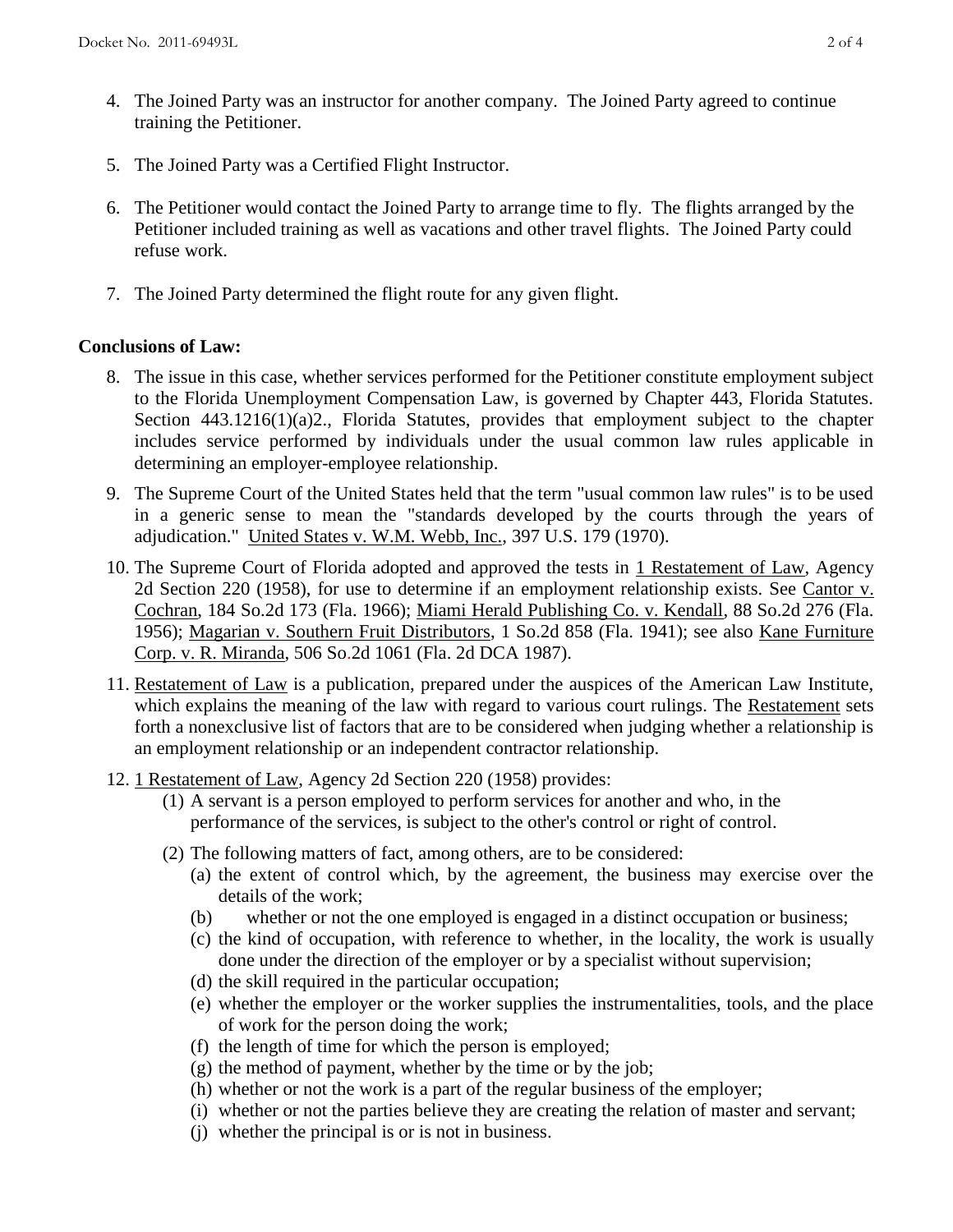- 13. Comments in the Restatement explain that the word "servant" does not exclusively connote manual labor, and the word "employee" has largely replaced "servant" in statutes dealing with various aspects of the working relationship between two parties. In Department of Health and Rehabilitative Services v. Department of Labor & Employment Security, 472 So.2d 1284 (Fla. 1<sup>st</sup>) DCA 1985) the court confirmed that the factors listed in the Restatement are the proper factors to be considered in determining whether an employer-employee relationship exists. However, in citing La Grande v. B&L Services, Inc.,  $432$  So.2d  $1364$ ,  $1366$  (Fla. 1<sup>st</sup> DCA 1983), the court acknowledged that the question of whether a person is properly classified an employee or an independent contractor often cannot be answered by reference to "hard and fast" rules, but rather must be addressed on a case-by-case basis.
- 14. The record reflects that the Petitioner did not exercise control over how or when the work was performed. The Petitioner would contact the Joined Party to set up flights but the Joined Party was free to refuse any flight that did not fit his schedule. There was no set schedule or hours. The Joined Party did not have a workplace he was required to report to. The relationship created between the two parties was not a master-servant relationship. A preponderance of the evidence shows that the Petitioner did not exercise sufficient control over the Joined Party as to create an employer-employee relationship.

**Recommendation:** It is recommended that the determination dated March 8, 2011, be REVERSED.

Respectfully submitted on September 10, 2012.



KRIS LONKANI, Special Deputy Office of Appeals

A party aggrieved by the *Recommended Order* may file written exceptions to the Director at the address shown above within fifteen days of the mailing date of the *Recommended Order*. Any opposing party may file counter exceptions within ten days of the mailing of the original exceptions. A brief in opposition to counter exceptions may be filed within ten days of the mailing of the counter exceptions. Any party initiating such correspondence must send a copy of the correspondence to each party of record and indicate that copies were sent.

Una parte que se vea perjudicada por la *Orden Recomendada* puede registrar excepciones por escrito al Director Designado en la dirección que aparece arriba dentro de quince días a partir de la fecha del envío por correo de la *Orden Recomendada*. Cualquier contraparte puede registrar contra-excepciones dentro de los diez días a partir de la fecha de envió por correo de las excepciones originales. Un sumario en oposición a contra-excepciones puede ser registrado dentro de los diez días a partir de la fecha de envío por correo de las contra-excepciones. Cualquier parte que dé inicio a tal correspondencia debe enviarle una copia de tal correspondencia a cada parte contenida en el registro y señalar que copias fueron remitidas.

Yon pati ke *Lòd Rekòmande* a afekte ka prezante de eksklizyon alekri bay Direktè Adjwen an lan adrès ki parèt anlè a lan yon peryòd kenz jou apati de dat ke *Lòd Rekòmande* a te poste a. Nenpòt pati ki fè opozisyon ka prezante objeksyon a eksklizyon yo lan yon peryòd dis jou apati de lè ke objeksyon a eksklizyon orijinal yo te poste. Yon dosye ki prezante ann opozisyon a objeksyon a eksklizyon yo, ka prezante lan yon peryòd dis jou apati de dat ke objeksyon a eksklizyon yo te poste. Nenpòt pati ki angaje yon korespondans konsa dwe voye yon kopi kourye a bay chak pati ki enplike lan dosye a e endike ke yo te voye kopi yo.